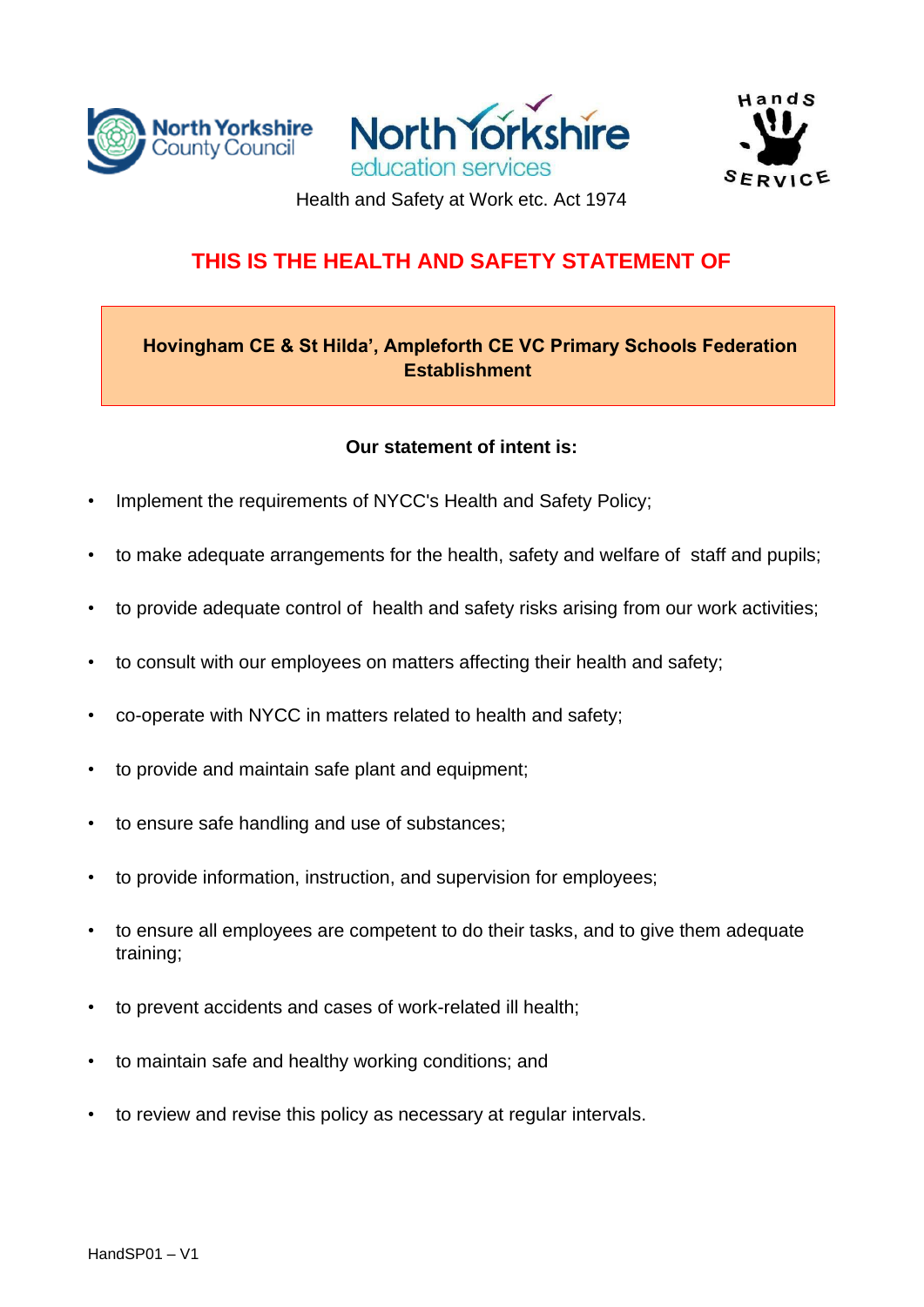| Signed:<br>Headteacher | J. Pynn               |                           |  |
|------------------------|-----------------------|---------------------------|--|
| Signed:                | <b>Johanna Senior</b> | <b>Chair of Governors</b> |  |
|                        |                       |                           |  |

**Date: 12th December 2020 Reviewed 23/9/21 – Changes to Chair of Governors Reviewed: 29th November 2021 – Changes to Health and Safety Governor Reviewed: 30th March 2022 – Change of Property Maintenance Provider Next Review date: November 2022** 

# **HEALTH AND SAFETY POLICY**

### **RESPONSIBILITIES**

**Overall responsibility for health and safety within the establishment is that of:** 

**Mr J Pynn (Head Teacher)** 

**Mrs Johanna Senior (Chair of Governors)** 

**To ensure health and safety standards are maintained/improved, the following people have responsibility in the following areas:** 

**Name: Mrs Kim Colenso**

**Responsibility: Health & Safety Governor**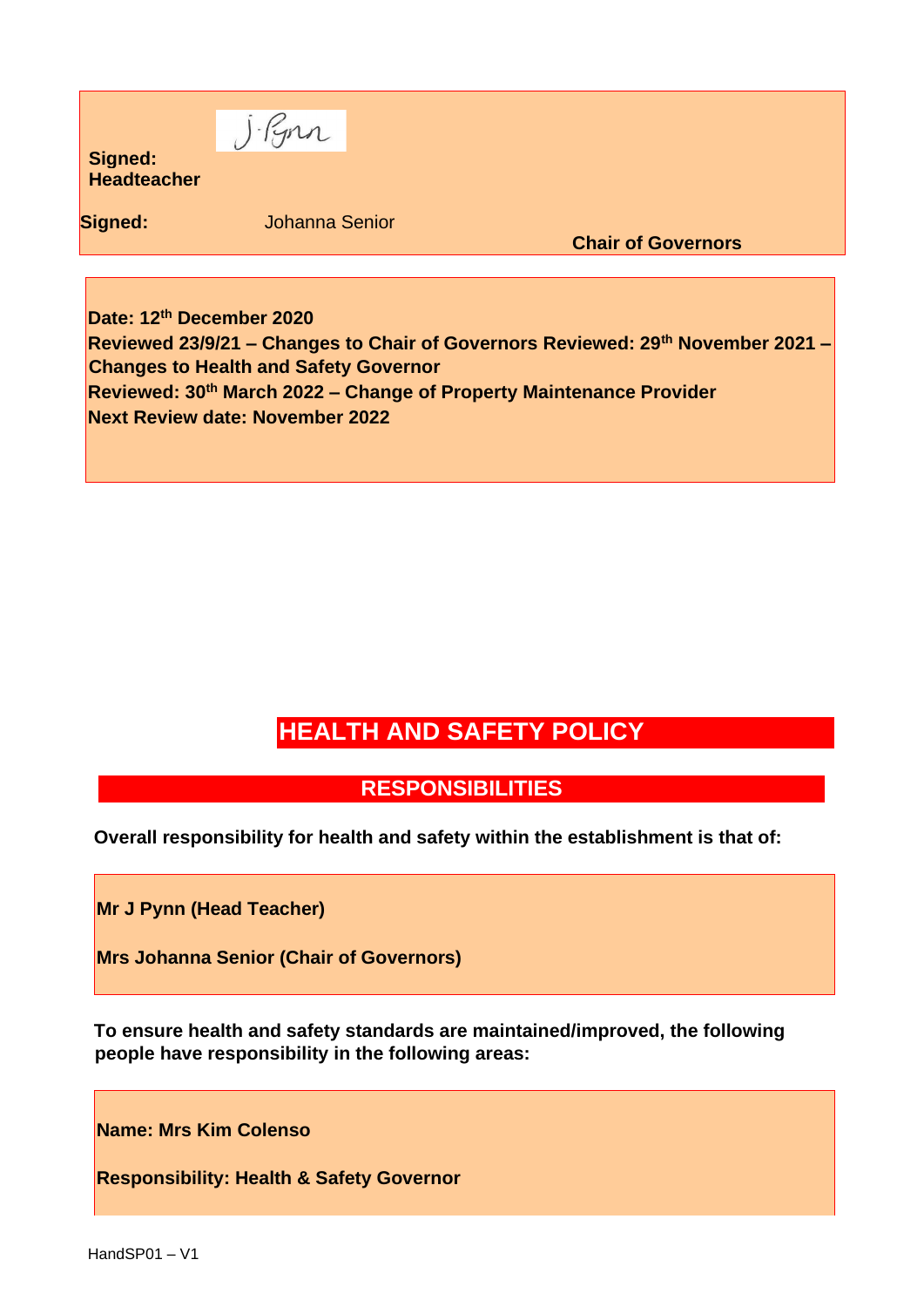**Name: Mrs H Leggett** 

**Responsibility: School Business Manager** 

**Property Maintenance is provided through the Diocese.**

**All employees have to:** 

- **co-operate with supervisors and managers on health and safety matters;**
- **not interfere with anything provided to safeguard their health and safety;**
- **take reasonable care of their own health and safety and of others; and**
- **report all health and safety concerns to an appropriate person (as detailed in this policy statement).**

### **ARRANGEMENTS**

**HEALTH AND SAFETY RISKS ARISING FROM OUR WORK ACTIVITIES** 

**Risk assessments will be undertaken by:** 

**Mr J Pynn and the staff member undertaking activity**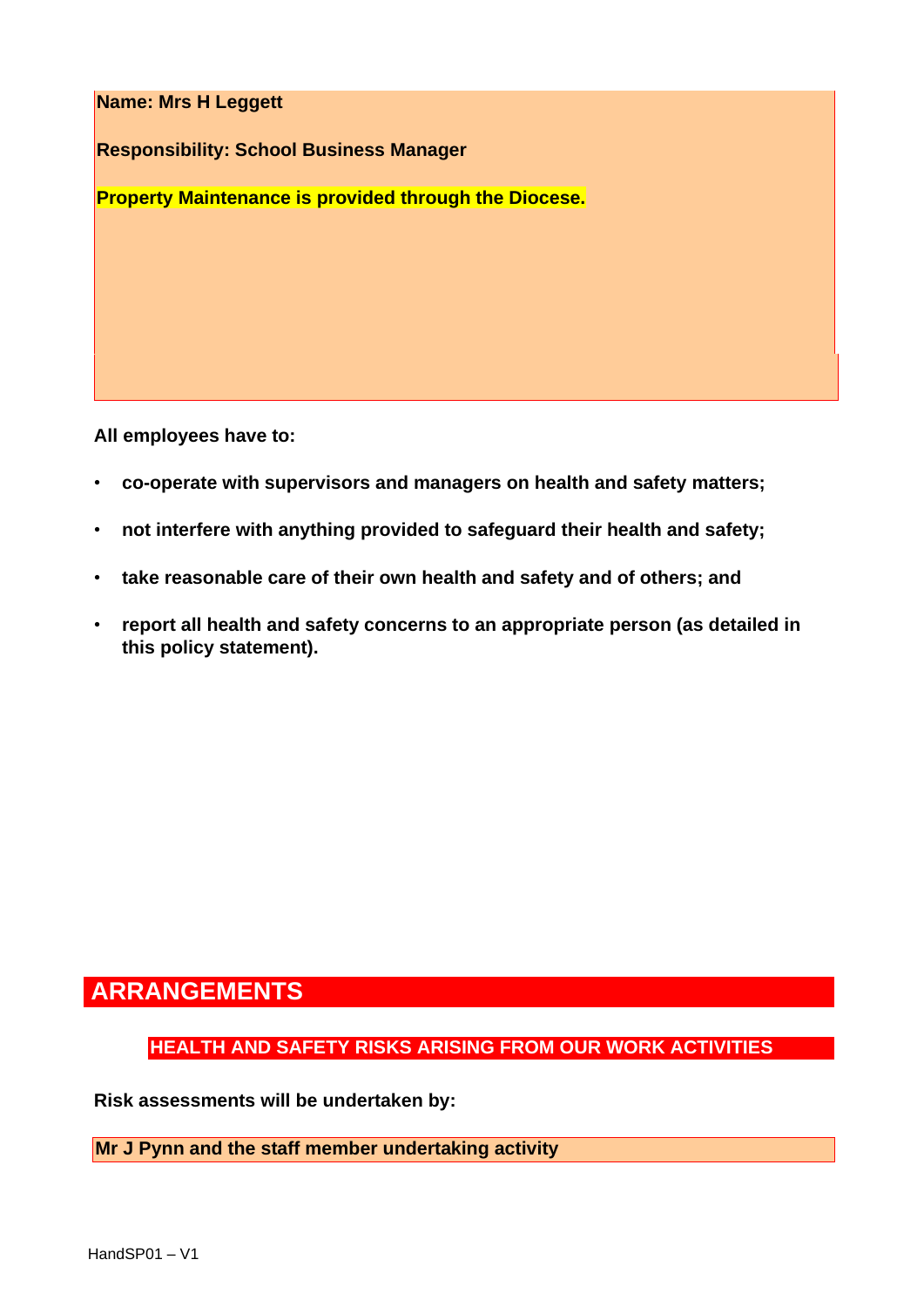**The findings of the risk assessments will be reported to:** 

**All staff** 

**Action required to remove/control risks will be approved by:** 

**Mr J Pynn and the staff member undertaking activity** 

**The person responsible for ensuring the action required is implemented is** 

**Mr J Pynn and the staff member undertaking activity** 

**Checks that the implemented actions have removed/reduced the risks will be carried out by:** 

**Mr J Pynn and the staff member undertaking activity** 

**Assessments will be reviewed:** 

**In the event of an accident, annually or when the work activity changes, whichever is soonest.** 

# **ARRANGEMENTS**

**CONSULTATION WITH EMPLOYEES**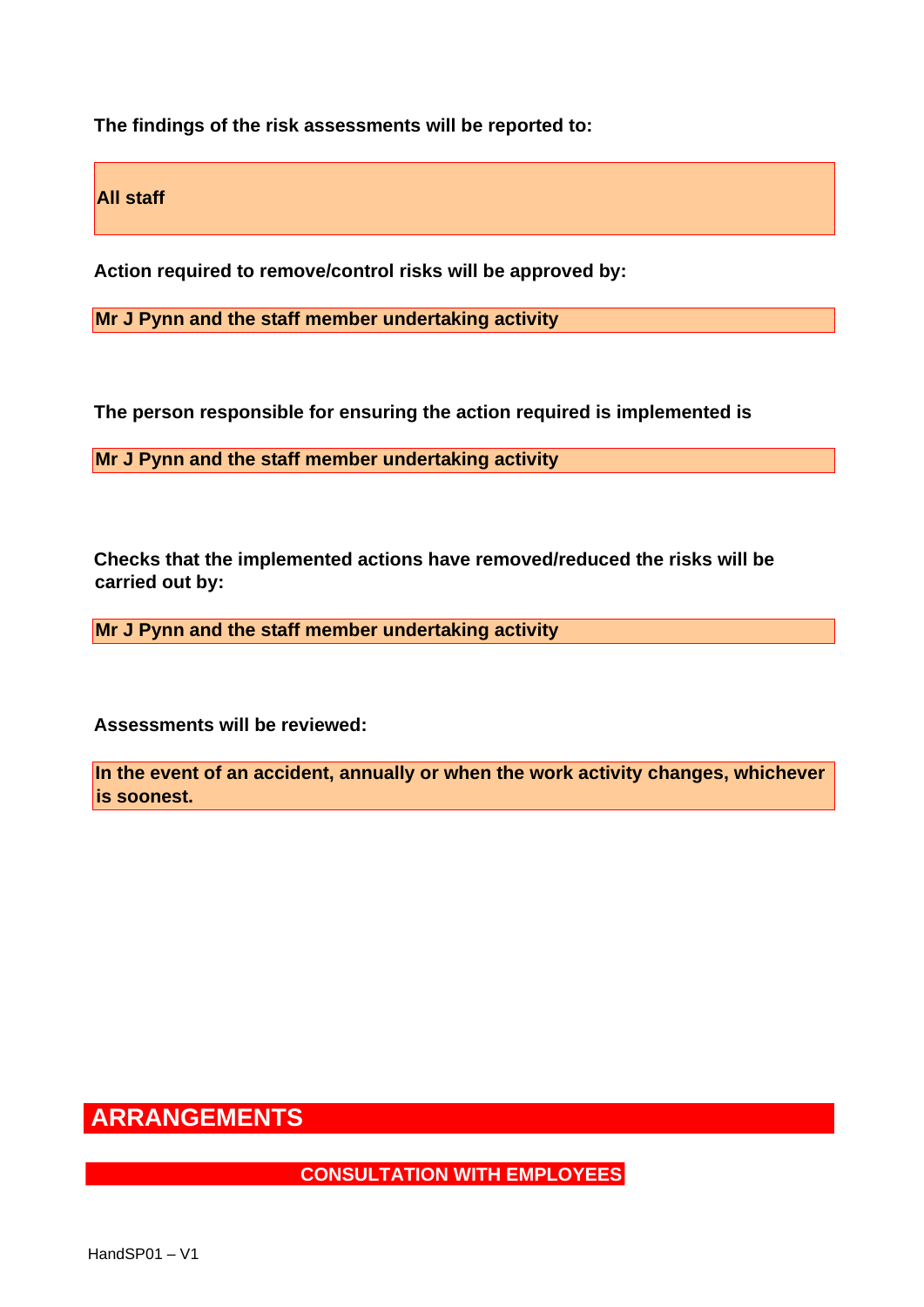#### **Employee Representative(s) are:**

| <b>N/A</b> |  |  |  |
|------------|--|--|--|
|            |  |  |  |
|            |  |  |  |
|            |  |  |  |
|            |  |  |  |
|            |  |  |  |
|            |  |  |  |
|            |  |  |  |

**Consultation with employees is provided by:** 

**Agenda item on staff weekly meetings** 

**Staff briefing and noticeboard** 

**Training Days**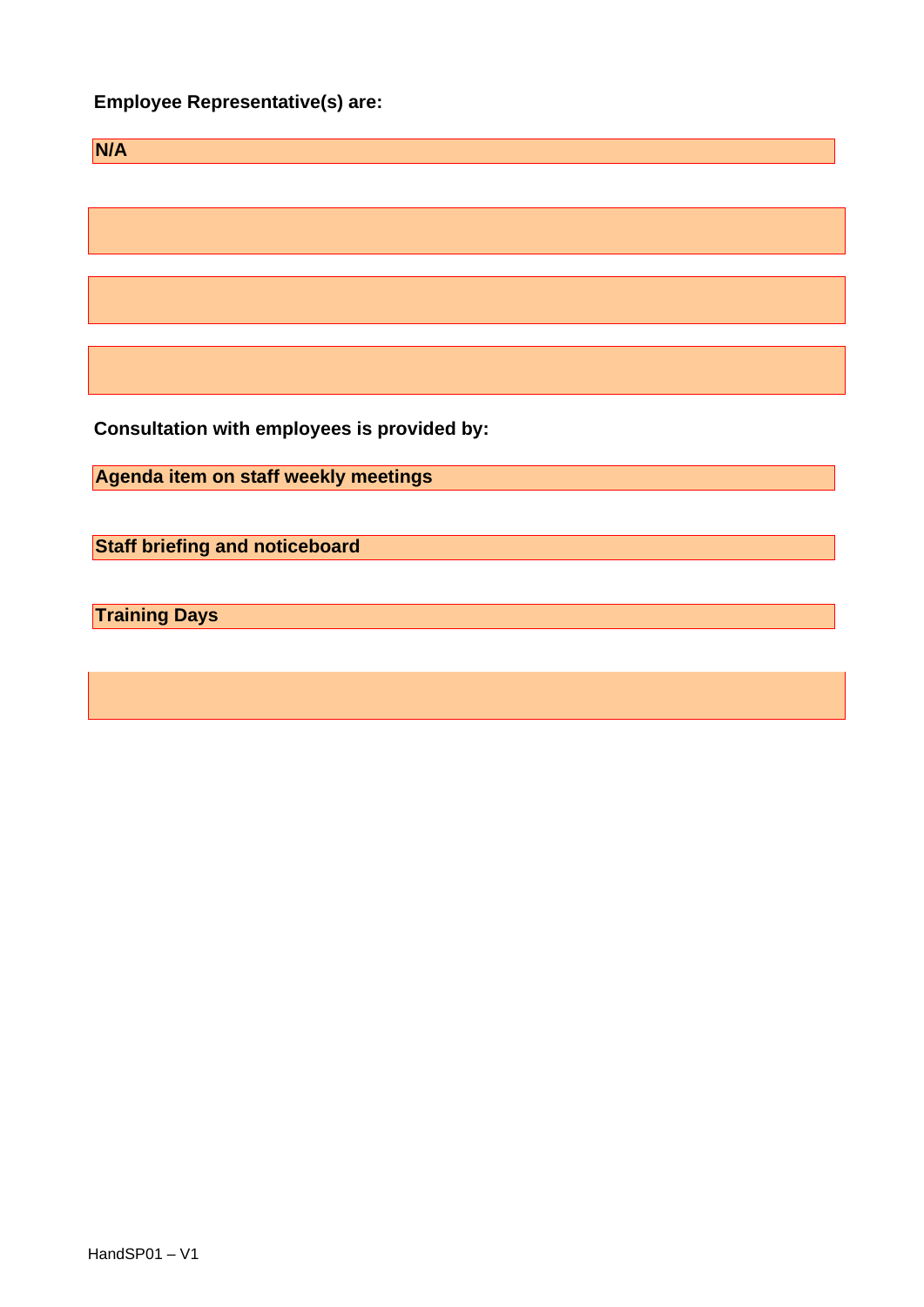#### **SAFE PLANT AND EQUIPMENT**

**Identifying equipment/plant, which will need maintenance is the responsibility of:** 

**Mr J Pynn, Diocese Property Maintenance Team, Building Cleaning Services, NYCC County Caterers** 

**Ensuring effective maintenance procedures are drawn up is the responsibility of:** 

**Mr J Pynn, Diocese Property Maintenance Team, Building Cleaning Services, NYCC County Caterers** 

**The person responsible for ensuring that all identified maintenance is implemented is:** 

**Mr J Pynn, Diocese Property Maintenance Team, Building Cleaning Services, NYCC County Caterers** 

**Problems with plant/equipment should be reported to:** 

**Mr J Pynn, Diocese Property Maintenance Team, Building Cleaning Services, NYCC County Caterers** 

**Checking plant and equipment health and safety standards before purchase is the responsibility of:** 

**Mr J Pynn, Diocese Property Maintenance Team, Building Cleaning Services, NYCC County Caterers** 

### **ARRANGEMENTS**

#### **SAFE HANDLING AND USE OF SUBSTANCES**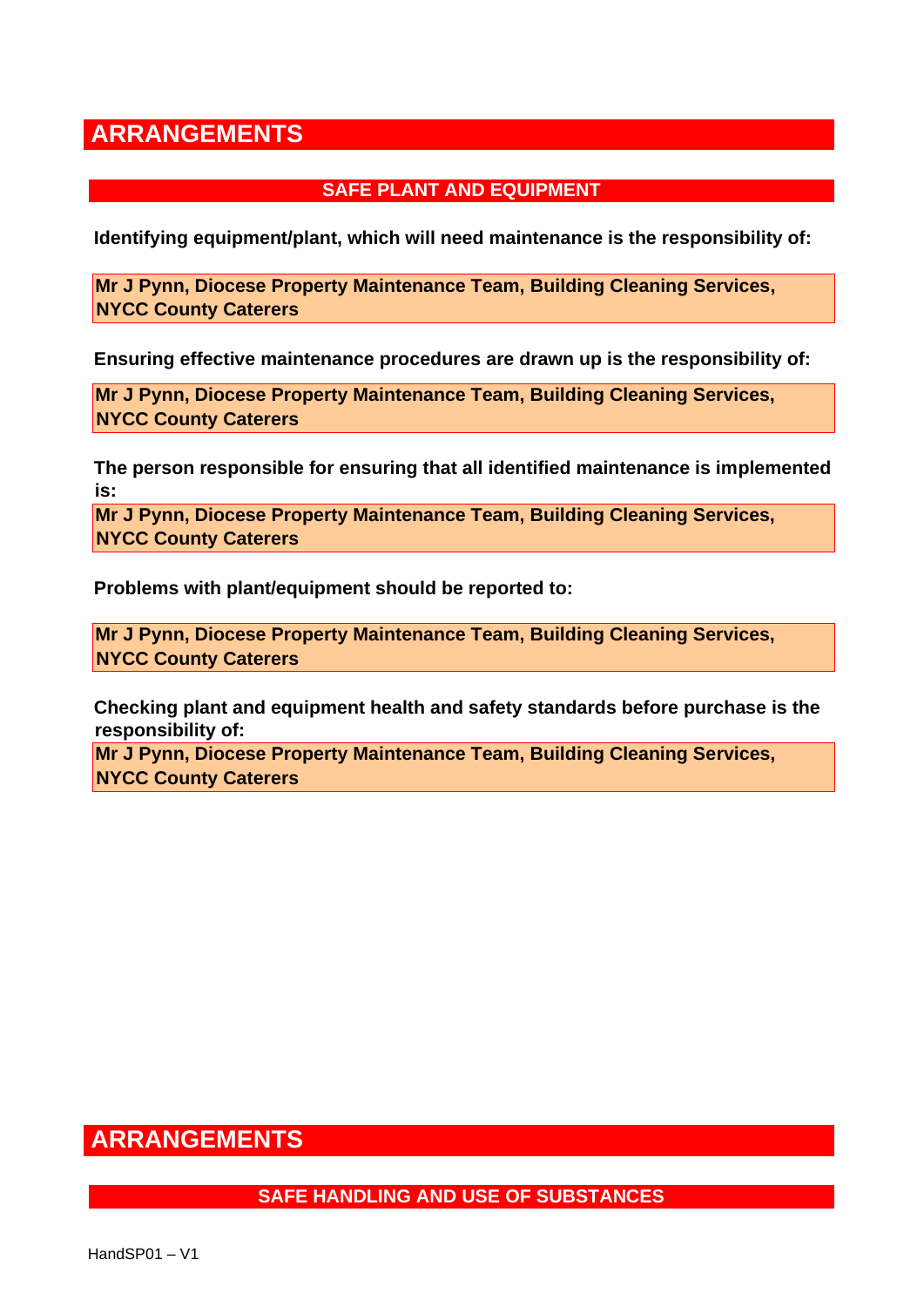**Identifying substances which need a COSHH assessment is the responsibility of:** 

**Mr J Pynn, Diocese Property Maintenance Team, Building Cleaning Services, NYCC County Caterers, Countrywide Grounds Maintenance** 

**The person(s) responsible for undertaking COSHH assessments is/are:** 

**Mr J Pynn, Diocese Property Maintenance Team, Building Cleaning Services, NYCC County Caterers, Countrywide Grounds Maintenance** 

**Ensuring that all actions identified in the assessments are implemented is the responsibility of:** 

**Mr J Pynn, Diocese Property Maintenance Team, Building Cleaning Services, NYCC County Caterers, Countrywide Grounds Maintenance** 

**The person responsible for ensuring that relevant employees are informed about COSHH assessments is:** 

**Mr J Pynn M and X Property Services Building Cleaning Services NYCC County Caterers SCSG (Grounds Contractor)** 

**Checking that substances can be used safely before they are purchased is the responsibility of:** 

**Mr J Pynn M and X Property Services Building Cleaning Services NYCC County Caterers SCSG (Grounds Contractor)** 

**Assessments will be reviewed:** 

**In the event of an accident, annually or when the work activity changes, whichever is soonest.**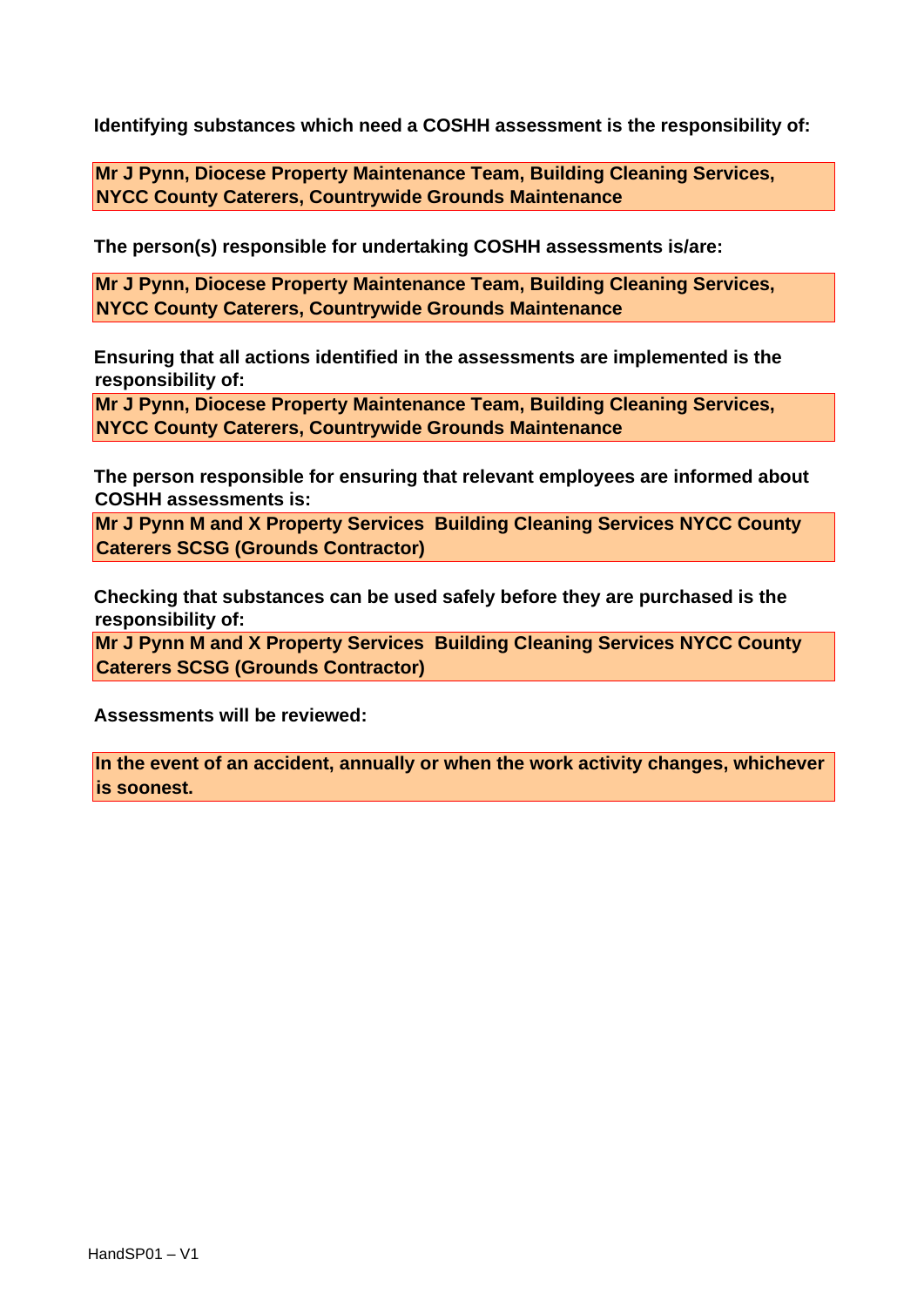**The Health and Safety Law poster is displayed at:** 

**School Office** 

**Health and safety advice is available from your HandS Safety Risk Adviser:** 

**Wayne Thickett, NYCC HandS Service 07973802034** 

**Supervision of young workers and trainees will be arranged/ undertaken/monitored by:** 

**Mr J Pynn** 

**Ensuring that our employees working at locations under the control of other employers, are given relevant health and safety information is the responsibility of:** 

**Mr J Pynn**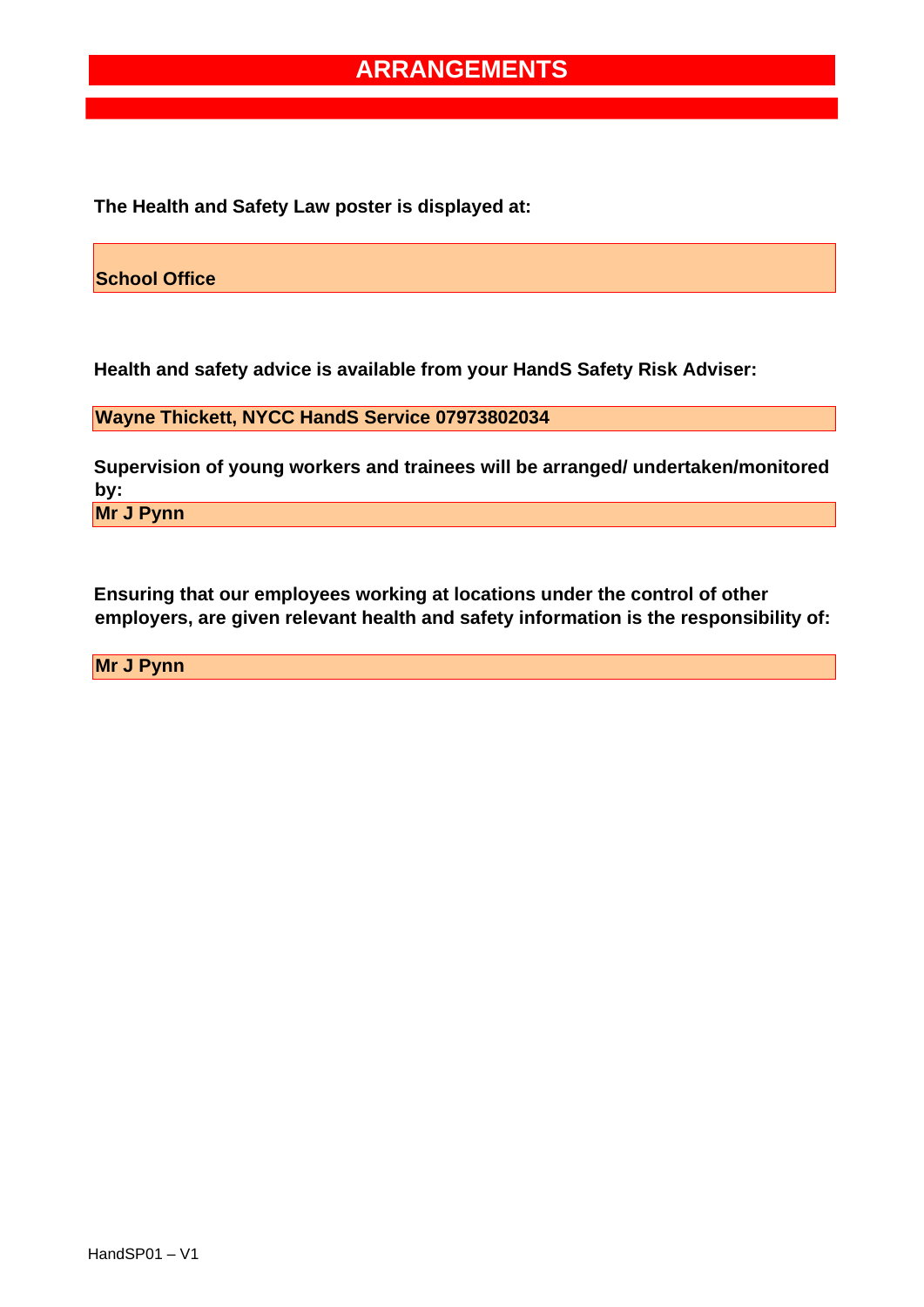**Induction training will be provided for all employees by:** 

**Mr J Pynn** 

**Job specific training will be provided by:** 

**NYCC training dept. Mr J Pynn HandS Service** 

**Health and Safety Training Requirements:** 

**Asbestos/Legionella training** 

**First Aid training** 

**Fire Awareness / Fire Warden training** 

**Working at Height / Safe Ladder use** 

**Manual handling** 

**Educational Visit Training** 

**Training records are kept:** 

**In the cloud**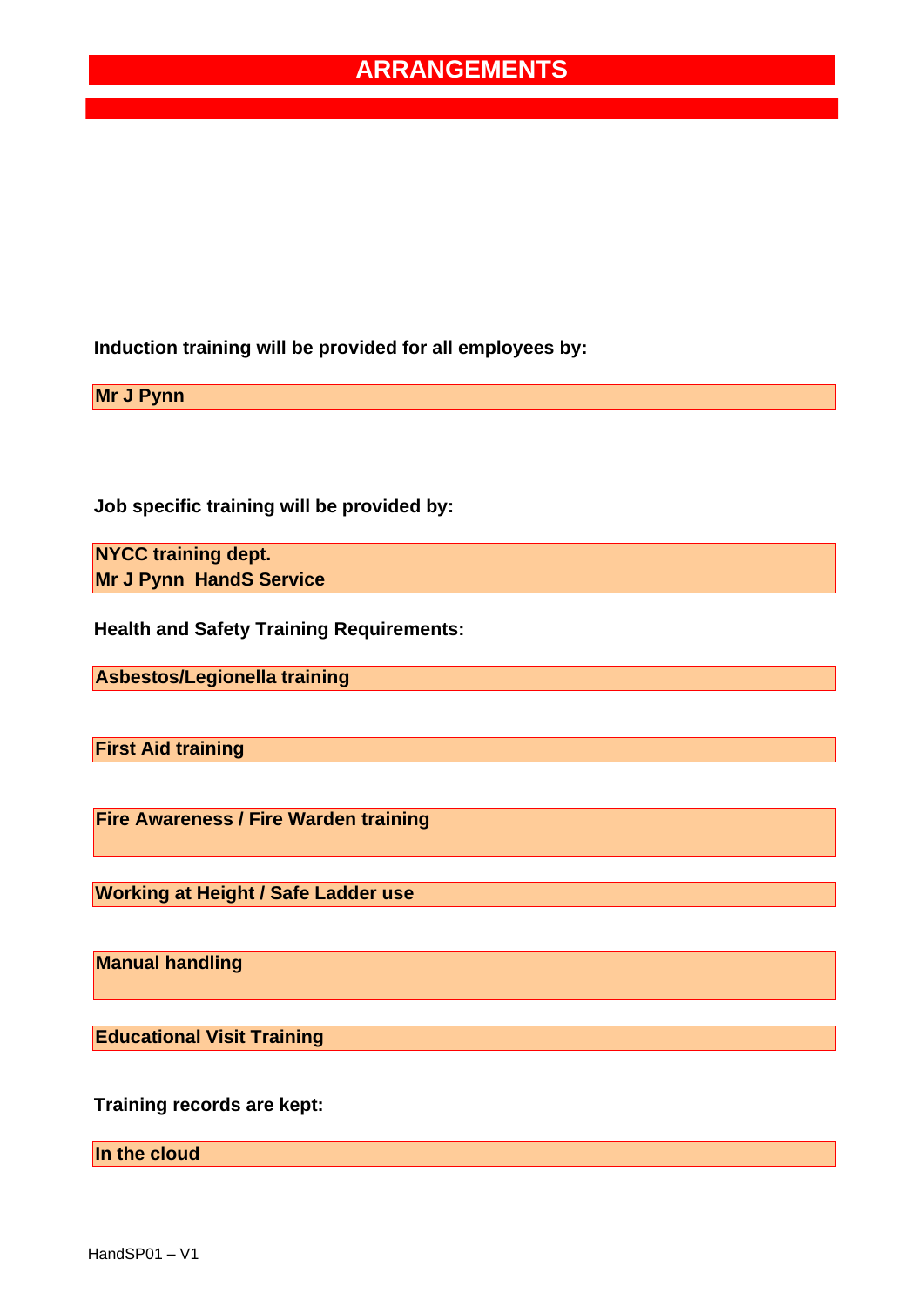**Training will be identified, arranged and monitored by:** 

**Mr J Pynn** 

**Locations of First Aid Boxes:** 

**St Hilda's – School Office, Nursery Hovingham – Kitchen, Corridor, Classroom 1** 

**The first aiders are:** 

**St Hilda's – Paediatric Trained: Mrs L Lealman, Miss A Kirk, Mrs H. Leggett, Miss D Dunning, Mrs A.Gray Emergency First Aid: Mrs Dodds Aston, Mrs A Cooper, Hovingham – Paediatric Trained: Mrs M Carter, Mrs J Caddy, Mrs N Clarke, Mrs H. Leggett, Miss D Dunning, Emergency First Aid: Mrs M** 

**All accidents and cases of work-related ill health are to be recorded in the accident book. The book is kept:** 

**Master copies are in the classrooms in both schools. Completed records are kept in the school offices.** 

**The person responsible for reporting accidents, diseases and dangerous occurrences to the NYCC CYPS Health and Safety section is:** 

**Mr J Pynn**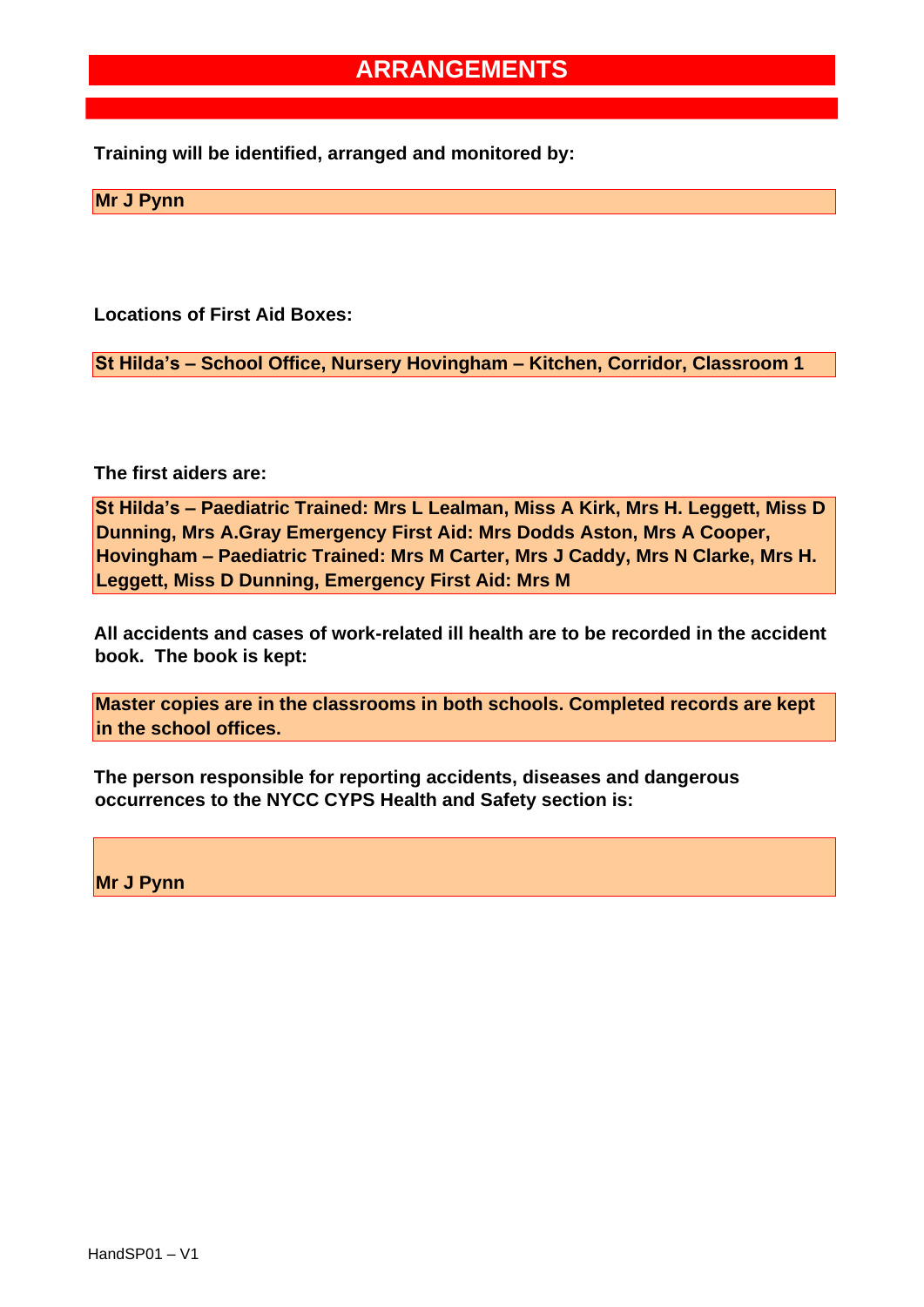**To check our working conditions, and ensure our safe working practices are being followed, we will undertake:** 

**Legionnella testing Asbestos inspection Termly Visual H & S inspection Establishment Hands Service Inspection PAT testing Fixed appliance electrical testing Extraction fans maintenance Property Services Condition Survey Prioritised programme of risk assessment Boiler room annual inspection Gulleys and Gutters checked and cleaned Pest control Sports and Gym equipment maintenance** 

**The person responsible for investigating accidents is:** 

**Mr J Pynn** 

**The person responsible for investigating work-related causes of sickness absences is:** 

**Mr J Pynn NYCC Occupational health** 

**The person responsible for acting on investigation findings to prevent a recurrence is:** 

**Mr J Pynn NYCC Occupational health**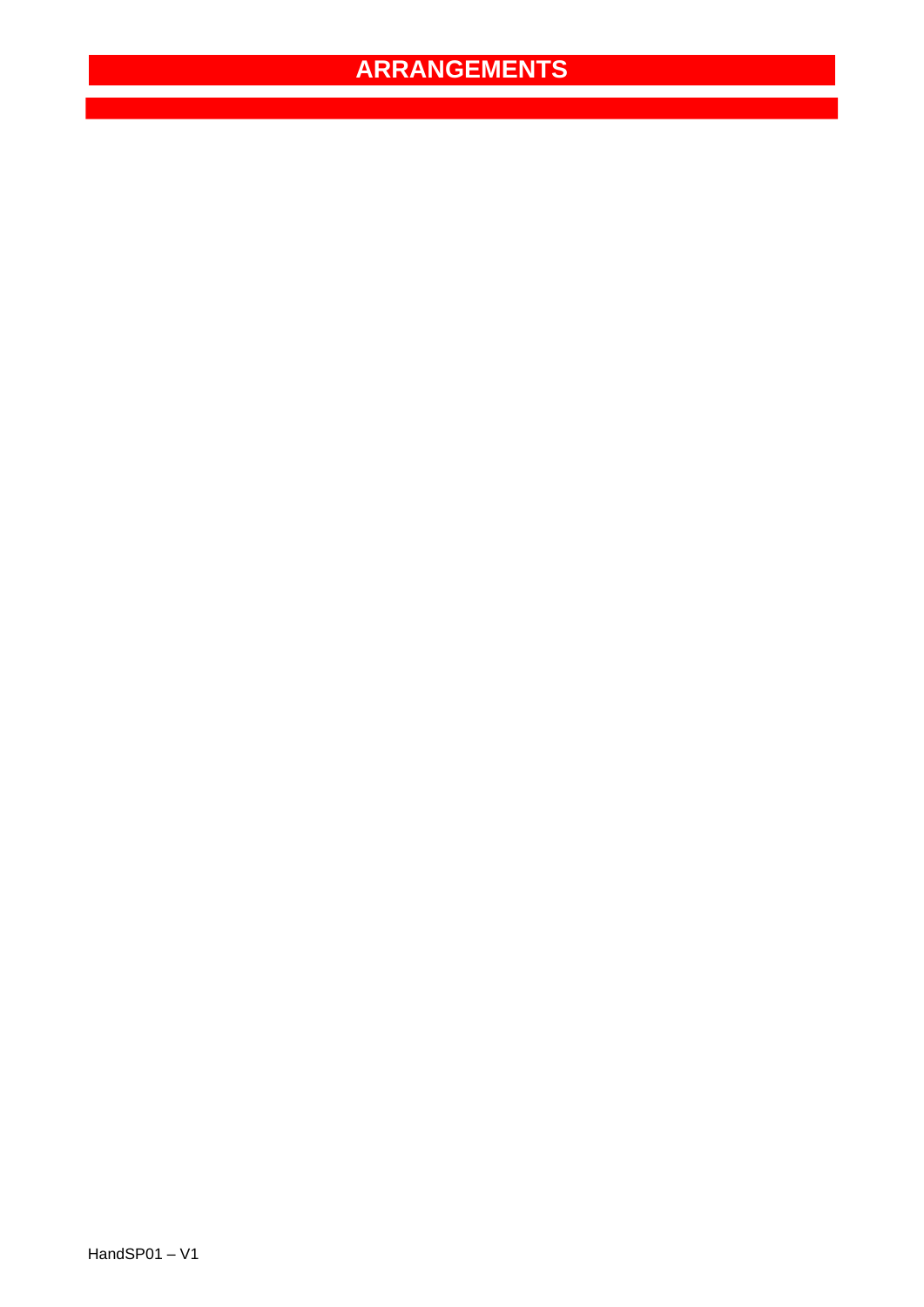**The Responsible Officer for asbestos management is:** 

**Mr J Pynn** 

**The Asbestos Risk Management file is kept in:** 

**Admin Office** 

**Site plans showing the location of asbestos containing materials (ACM's) are kept in:** 

**Admin Office** 

**Ensuring that contractors are made aware of the location of ACM's and that they sign the relevant permit to work is the responsibility of:** 

**Mr J Pynn and the Establishment Administrator** 

**Asbestos risk assessments will be undertaken by:** 

**Mr J Pynn** 

**Visual inspections of the condition of ACM's will be undertaken by:** 

**Mr J Pynn** 

**Records of the above inspections will be kept in:** 

**Admin Office**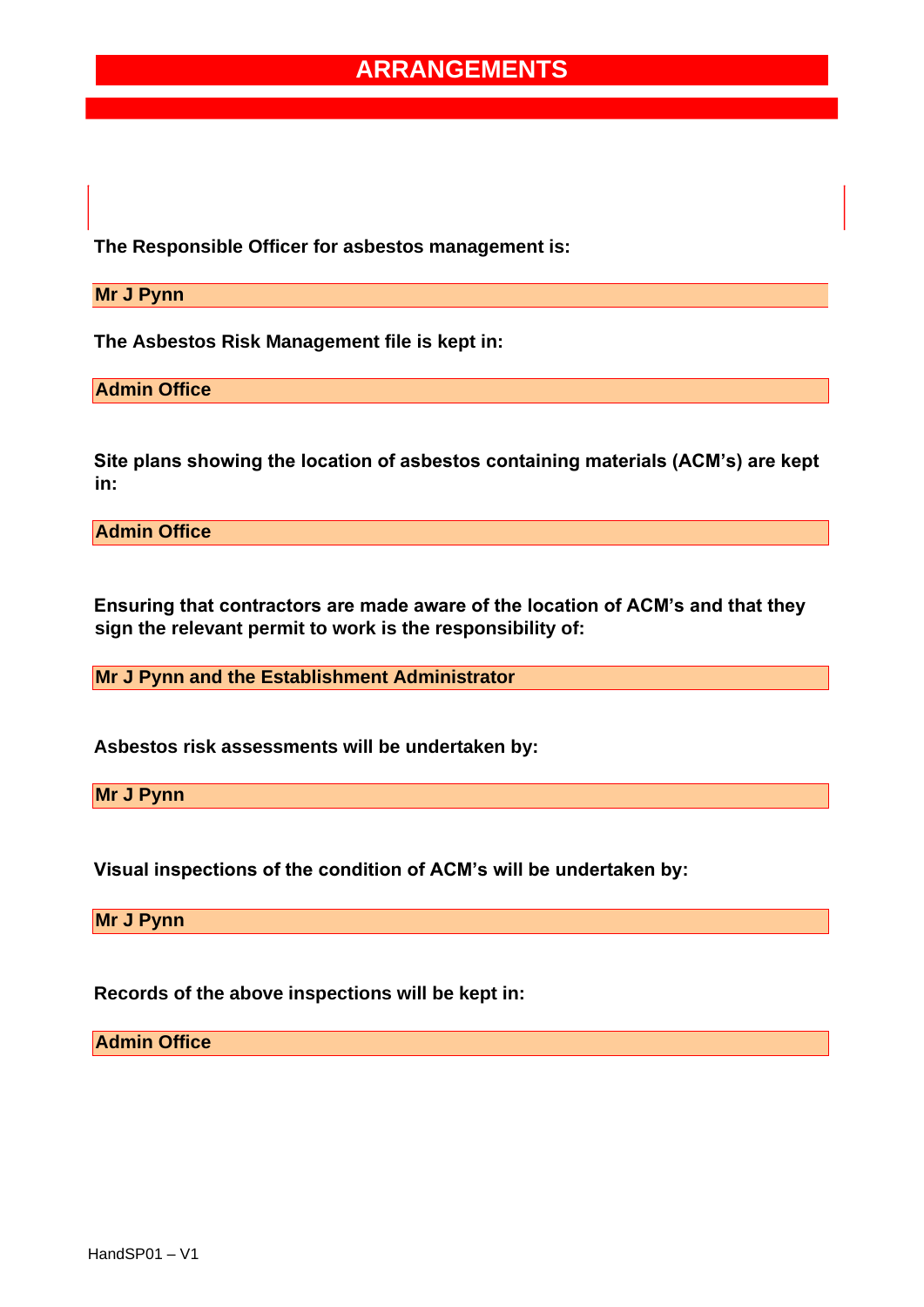**The two 'Nominated Persons' for Water Management at the premises are:** 

**Mr J Pynn Mrs H Leggett** 

**Risk assessments detailing on-site tasks for the minimisation of** *Legionellosis* **risk are kept in:** 

**Water Management Arrangements Folder** 

**The person responsible for carrying out the on-site tasks set out in the above assessments is:** 

**Mr J Pynn** 

**Record showing that the above on-site tasks have been undertaken are kept in:** 

**Water Management Arrangements Folder**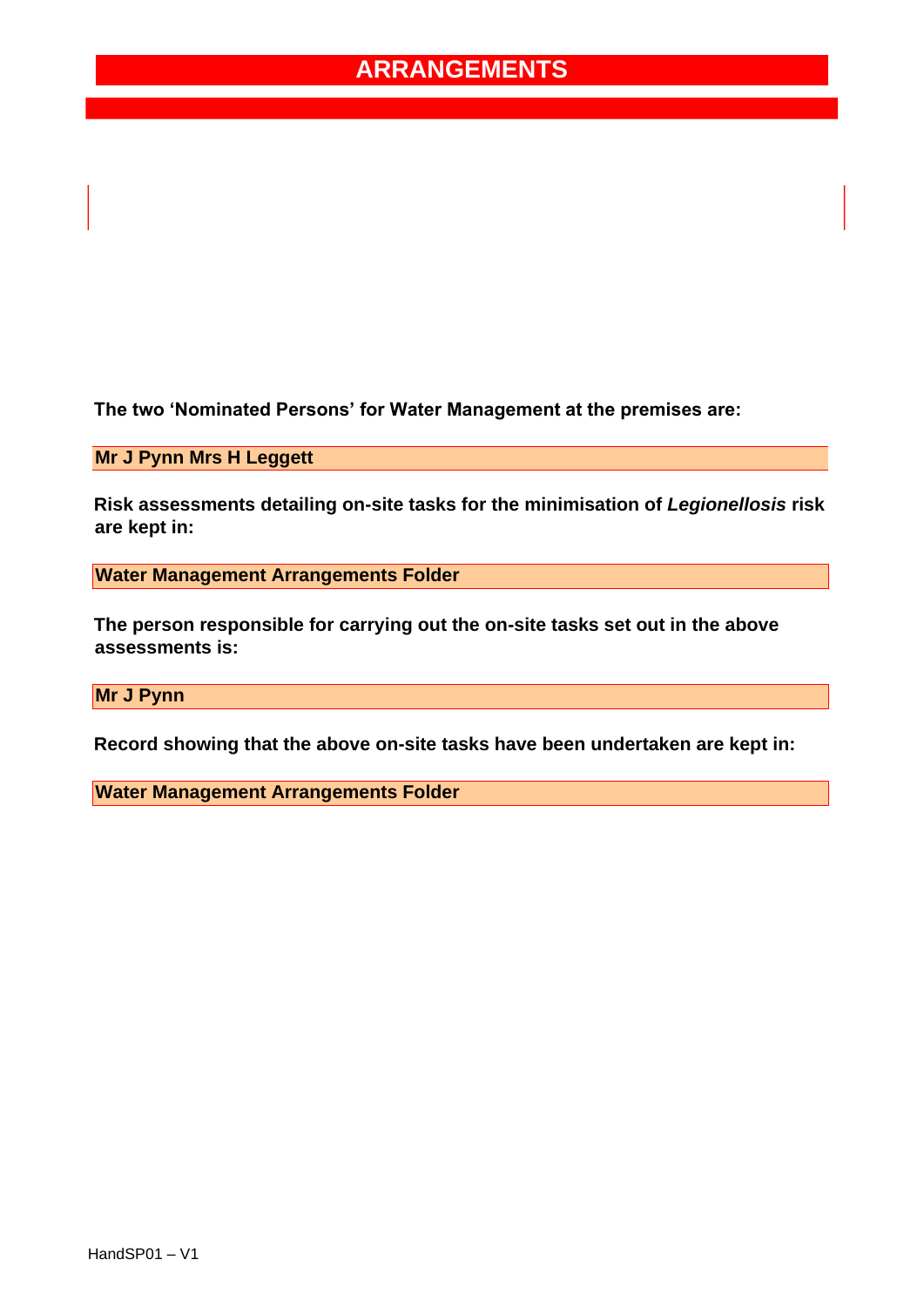**All work at height in the establishment must be authorised by:** 

**Mr Pynn** 

**Risk assessments for working at height are to be completed by:** 

**Mr Pynn and all members of staff** 

**Equipment used for work at height is to be checked by and records kept in:** 

| <b>Establishment</b> | <b>Establishment Management File</b> |
|----------------------|--------------------------------------|
| <b>Governor</b>      |                                      |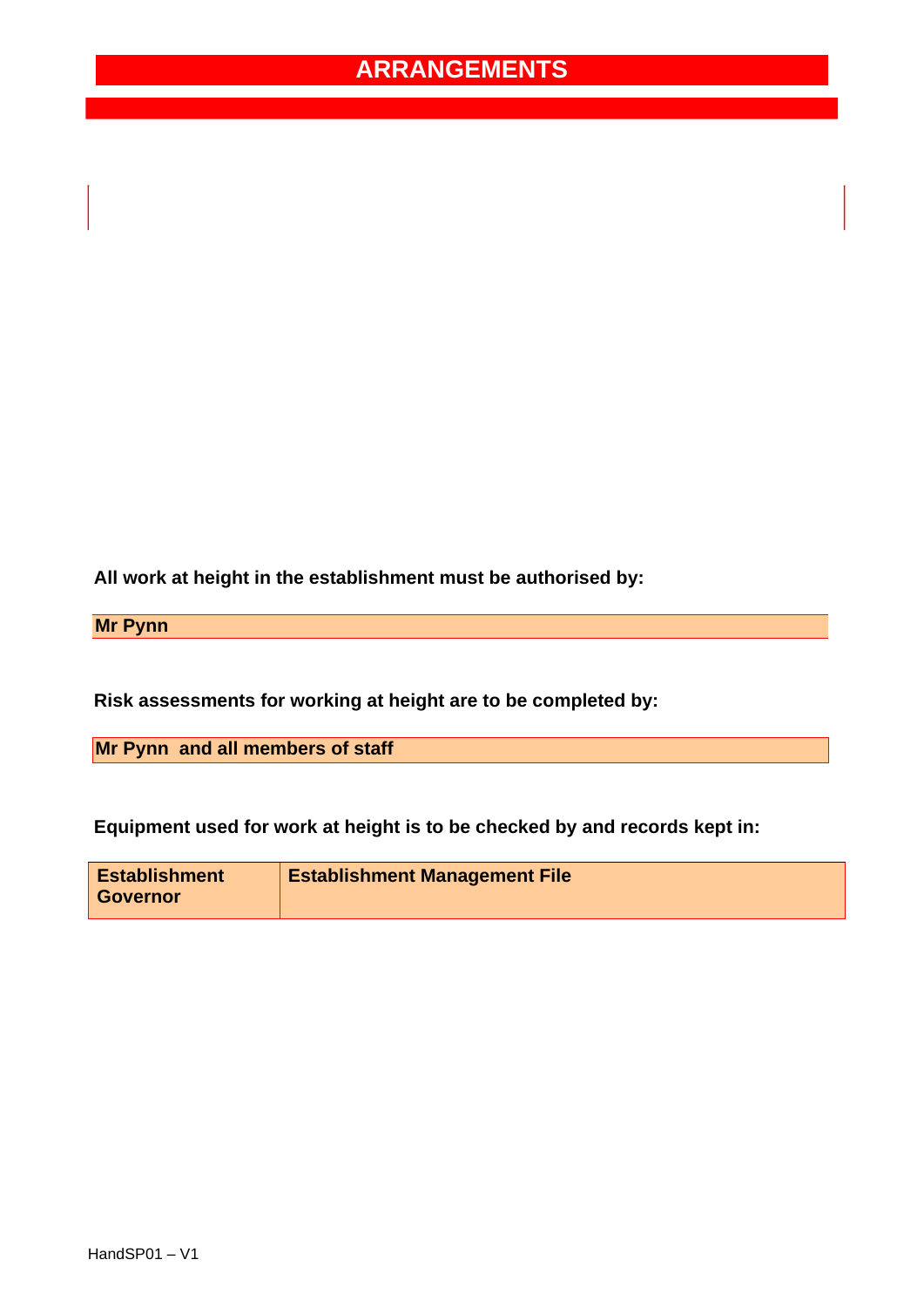**Off-site educational visits must be authorised by:** 

**NYCC, Mr J Pynn and Governors** 

**The Educational Visits Co-ordinator(s) is/are:** 

**Mr J. Pynn** 

**Risk assessments for off-site visits are to be completed by:** 

**Group Leader**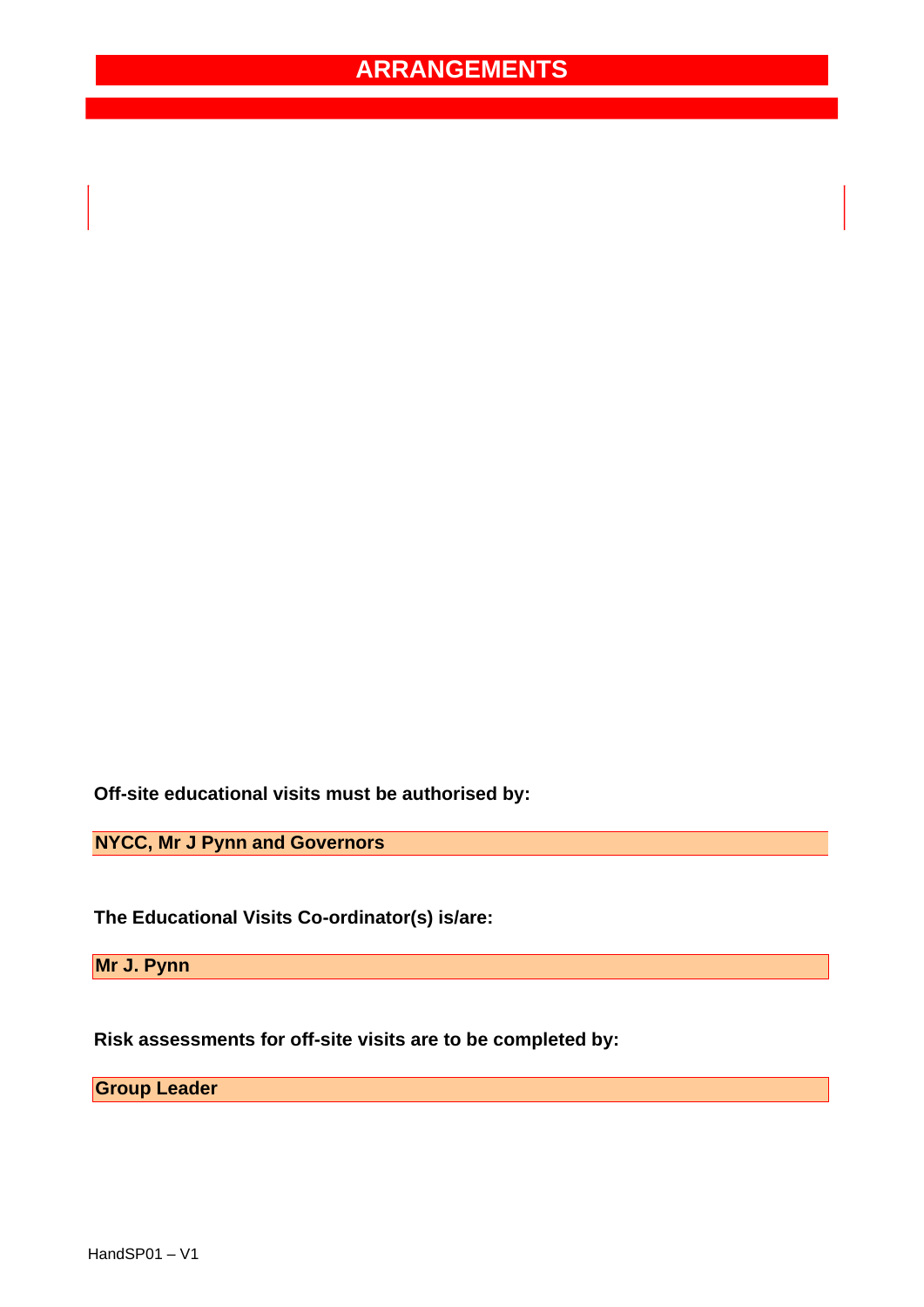**NYCC Policy, Procedures & Guidance for Educational Visits are kept in:** 

**Staffroom** 

**Details of off-site activities are to be logged onto Evolve by:** 

**Mrs Cooper (St H ) and Mrs Piercy (Hov)**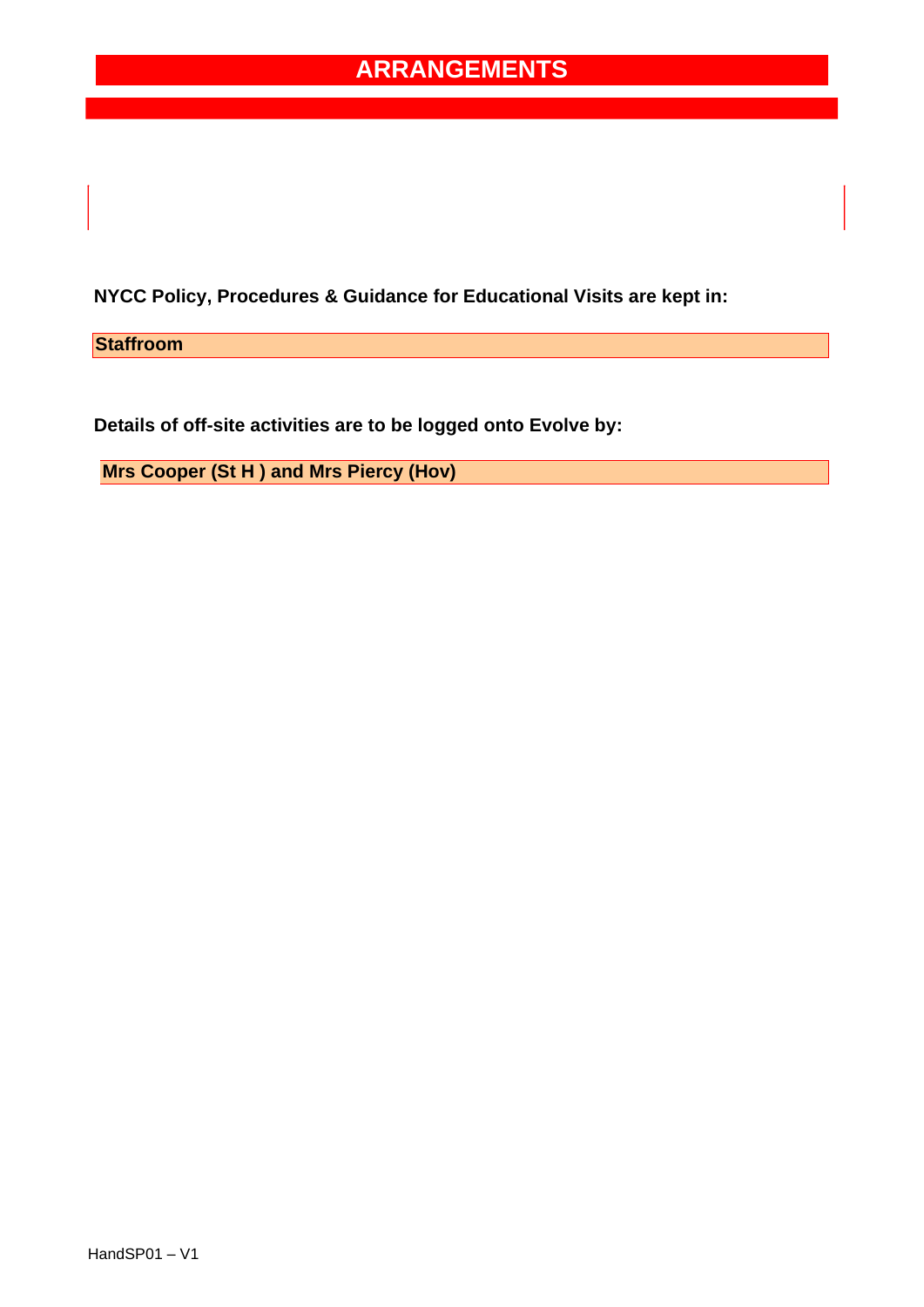**The person responsible for ensuring that the fire risk assessment is undertaken and implemented is:** 

**Mr J Pynn** 

**Escape routes are checked by/every:** 

| <b>All staff</b> | <b>Daily</b> |
|------------------|--------------|
|                  |              |

**Fire extinguishers are maintained and checked by/every:** 

| <b>Walker Fire</b>        | <b>Annually Termly</b> |
|---------------------------|------------------------|
| <b>Visually Inspected</b> |                        |

**Alarms are tested by/every:** 

| Mr J Pynn (Hov) Caretaker St H | Weekly             |
|--------------------------------|--------------------|
| <b>Monks</b>                   | <b>Bi-Annually</b> |

**Emergency evacuation will be tested:**